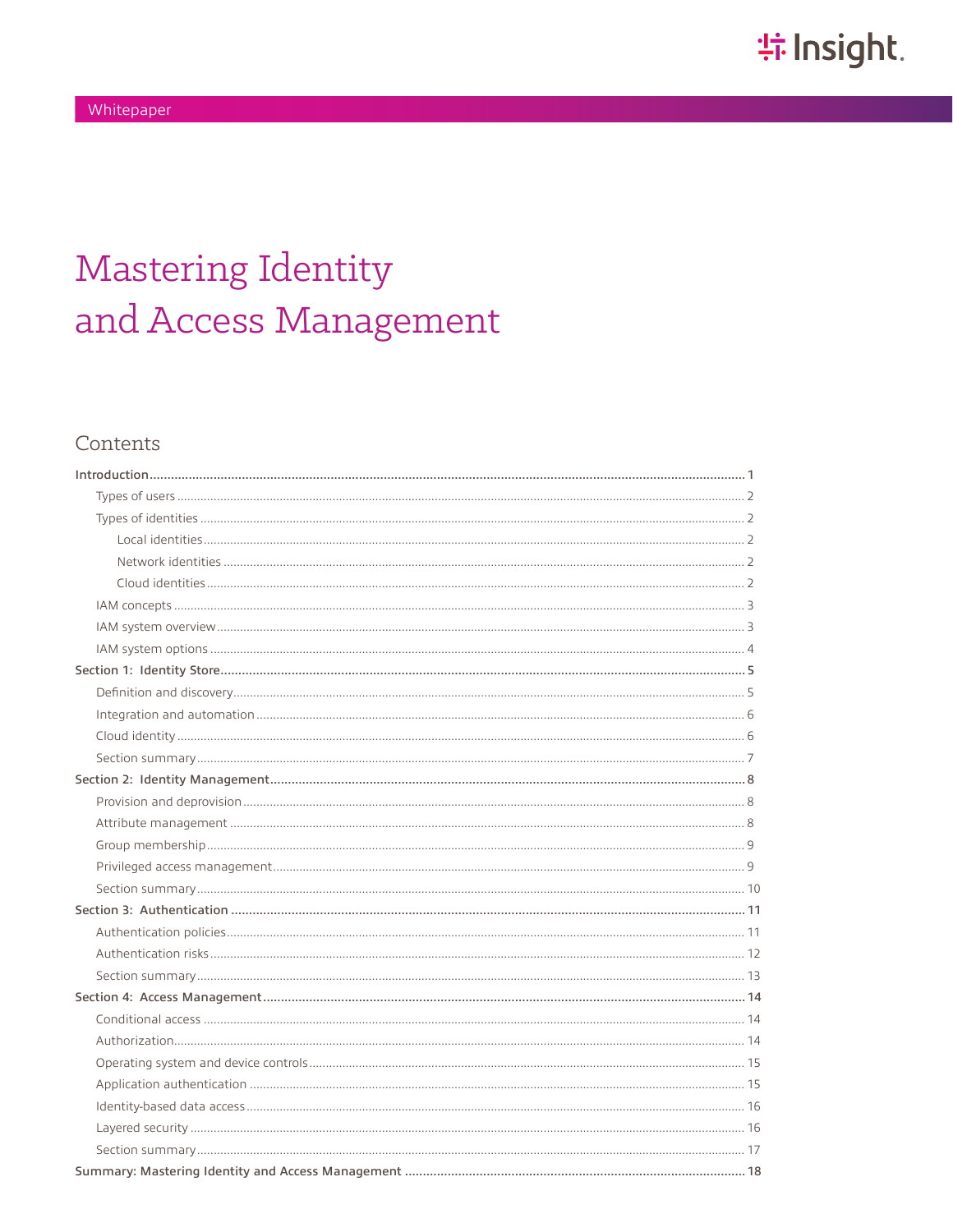# <span id="page-1-0"></span>Introduction

# Identity and Access Management (IAM) is a fundamental requirement of any IT system and becomes one of the most important security components for securing cloud-based services.

Depending on the size of an organization, the creation and ongoing management of identities can become very dynamic in nature and complex to manage using manual efforts.

Developing a mature IAM service requires the implementation of several components, which will likely involve the integration of solutions from multiple providers. In this whitepaper, we define and explore the following critical components:



In order to understand the complexities of the service and set a baseline reference, we first need to define the types of users and the types of identities that will be created and managed using the IAM service.

Click on the boxes above to navigate to each section.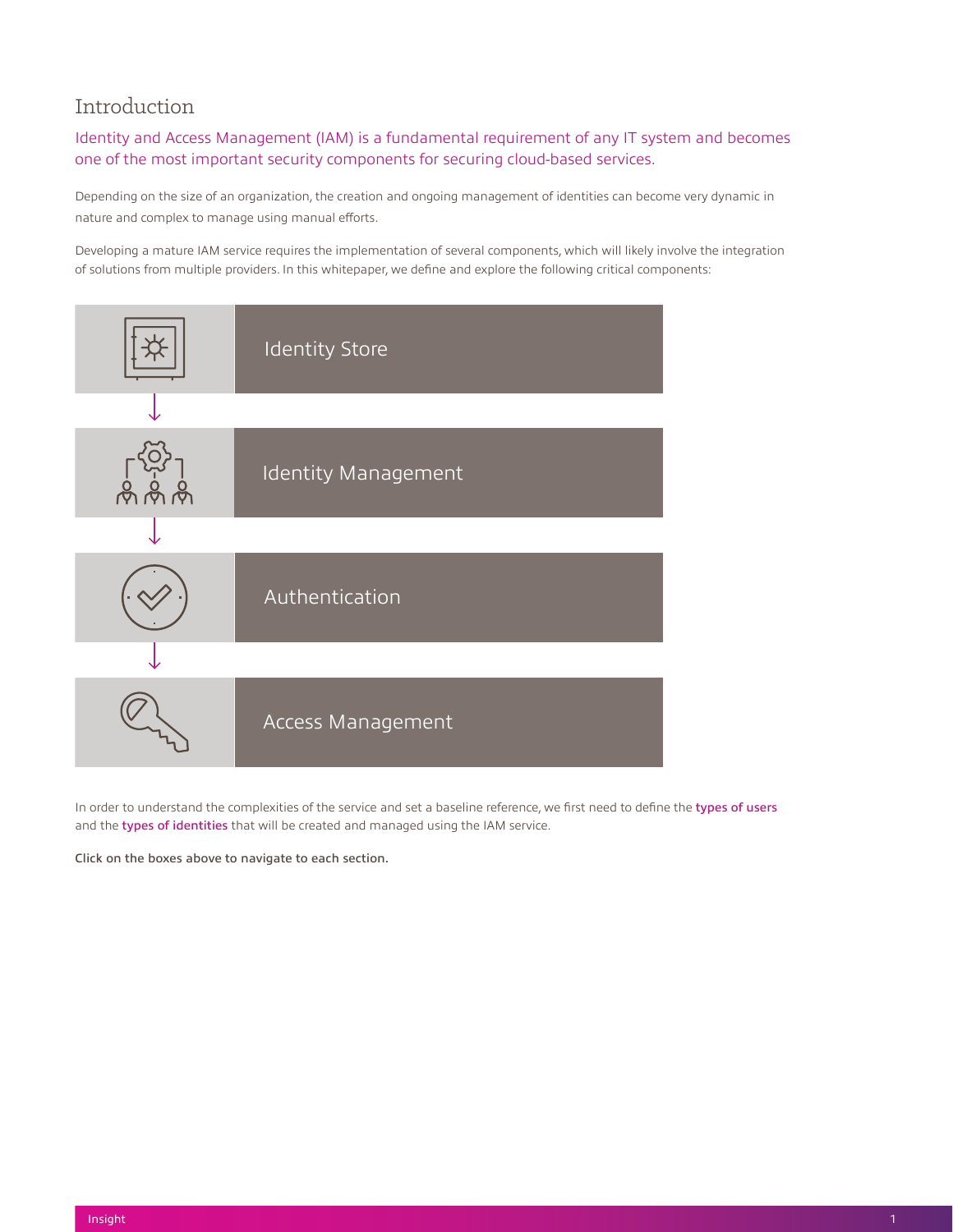# <span id="page-2-0"></span>Types of users

Across any organization there will be a variety of business roles that have different demands from the IT service due to the way they interact with different systems, handle data, travel, and use their identity to authorize transactions on behalf of the business, partners, and their customers.

The following list can be used as a starting point for mapping out your own user types and business roles:



# Internal

#### Highly trusted people with delegated access

- Executives, managers, and knowledge workers that rely on IT systems for the majority of their work
- IT systems administrators, security, and compliance personnel implementing and maintaining the IT systems
- Frontline workforce interacting with technology as part of their work; may not have dedicated devices



#### External

#### Trusted business partners and guest user access

- Consultants, contractors, 3rd party business services adding value to the company but are not employees
- Temporary and guest user access to company IT systems during visits such as meetings
- Likely to use their own equipment and identities



# Customer

#### Customers that require access to your services

- Consumers of systems and information published externally
- May be provided at no cost or paying a subscription for premium services

# Types of identities

The following list provides a high-level separation of identities to enable simple reference. Within each of these identity types there are further sub-type identities that will be defined later in the whitepaper.

# Local identities:

These accounts are specific to the individual systems, such as Windows®, Mac®, and Linux® operating systems; any device that comes with a default set of credentials, as well as any applications that are not integrated with network or cloud identity services.

These are the hardest to manage and typically at high risk of compromise due to default configurations, lack of centralized management, and weak encryption methods. They are also harder for users to interact with as they need to remember multiple credentials to sign in to each system individually.

### Network identities:

The most prevalent solution for network identities is Microsoft® Active Directory® (AD). Many network systems can utilize this service to register their services and trust identities that are represented.

This service is now 20 years old and has reached a level of maturity that is demanded by the largest and most complex IT systems running on private networks. Extension service can be added to allow for federation with external/cloud services; however, there is little extra functionality being added to improve this service other than stability and security.



# Cloud identities:

With the popular adoption of cloud-based productivity services, most organizations now maintain one or more solutions that utilize cloud identities. For organizations using Microsoft Office 365®, their cloud identities are in Azure® Active Directory (Azure AD), a natural extension of AD.

For organizations using Google G Suite, their identities are based on Google Cloud Identity service. Cloud identities can be used on their own, or they can be synchronized with the AD credentials to provide Single Sign-On (SSO) capabilities, which is easier for the user than having to remember multiple identities and security codes.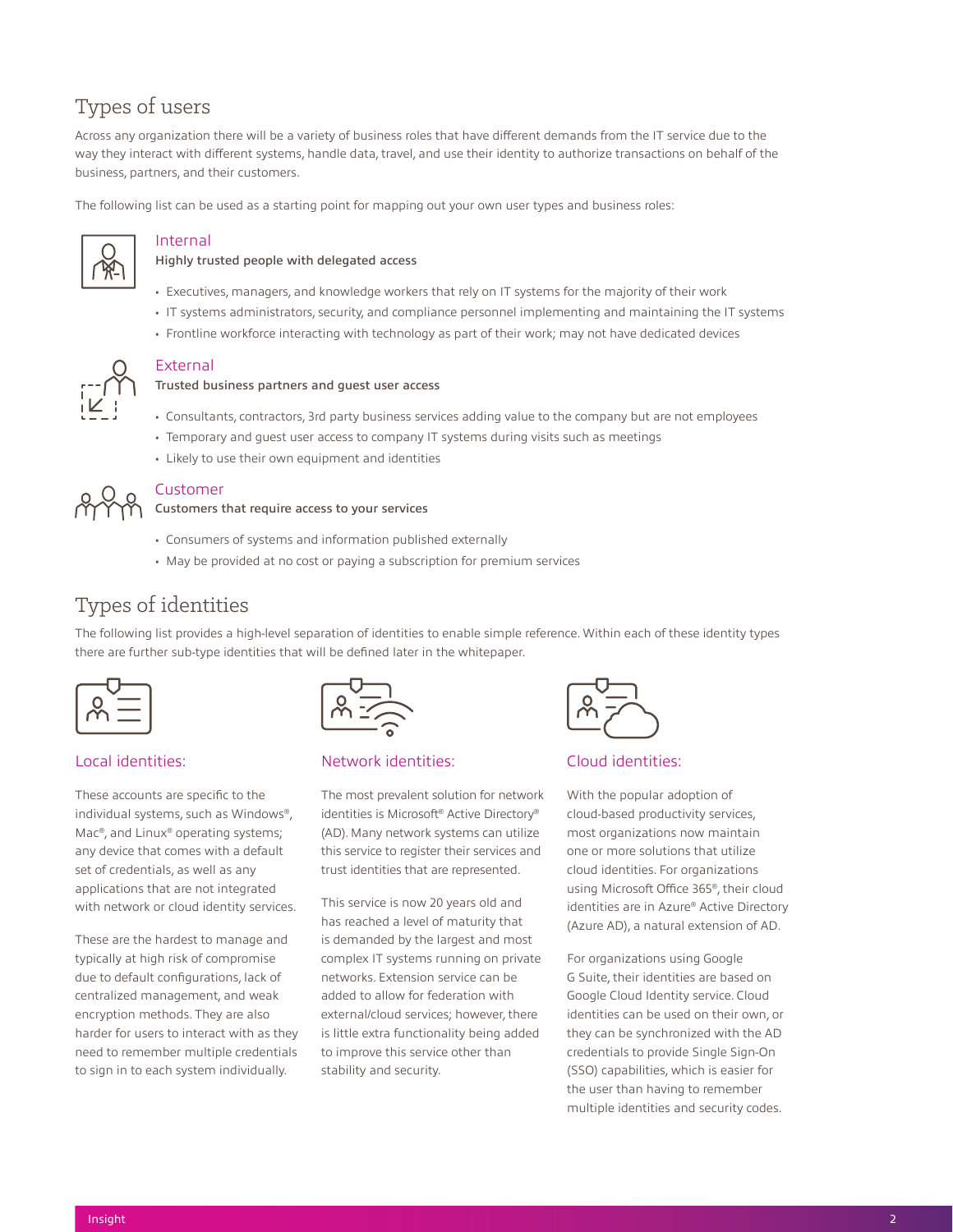# <span id="page-3-0"></span>IAM concepts

There are several concepts that come up in every IAM design, each with their own approach and merit. As you review your own IAM requirements, and define your future architecture, consider how each of these approaches may be implemented to provide a layered approach to securing your organization's most sensitive information and system access:

| Least privilege                       | This quidance ensures individuals only have the level of access they require to carry out the<br>specific duties needed; permissions should be reviewed regularly.                                              |
|---------------------------------------|-----------------------------------------------------------------------------------------------------------------------------------------------------------------------------------------------------------------|
|                                       |                                                                                                                                                                                                                 |
| Role-based<br>access control          | If you can define "roles," you can assign controls and permissions to your identities based on those<br>roles instead of each one having individual policies and other settings.                                |
|                                       |                                                                                                                                                                                                                 |
| Just-in-time<br>provisioning          | Building upon the previous items above, when a role is assigned the rights to privileged access, this<br>access is granted on demand and revoked automatically instead of being available at all times.         |
|                                       |                                                                                                                                                                                                                 |
| Defense<br>in depth                   | An approach that is not only geared toward identity, but to securing your IT assets. This should<br>include people, process, and every layer of the technology stack.                                           |
|                                       |                                                                                                                                                                                                                 |
| Zero trust                            | The ultimate approach to security is to verify access requests at every stage of the journey, increasing<br>the controls based on the user behavior and sensitivity of the system/data being accessed.          |
|                                       |                                                                                                                                                                                                                 |
| <b>Passwordless</b><br>authentication | This is the removal of passwords from the authentication service. Due to the inherent vulnerabilities of<br>passwords, and the cost to manage them, invest in alternatives such as certificates and biometrics. |

# IAM system overview

With an overview of the components involved and the approaches we can take, let's now look at putting all this together to start mapping out the systems required to create a strong IAM solution.

The following diagram starts mapping how someone can gain access to an IT system; this basic flow can be developed into a more comprehensive mapping of all user types, identities, authentications, and authorization mechanisms.



On the next page, we will expand this out to show the four key pillars of an IAM solution, and how each one has multiple components that need to be considered when implementing new IAM systems.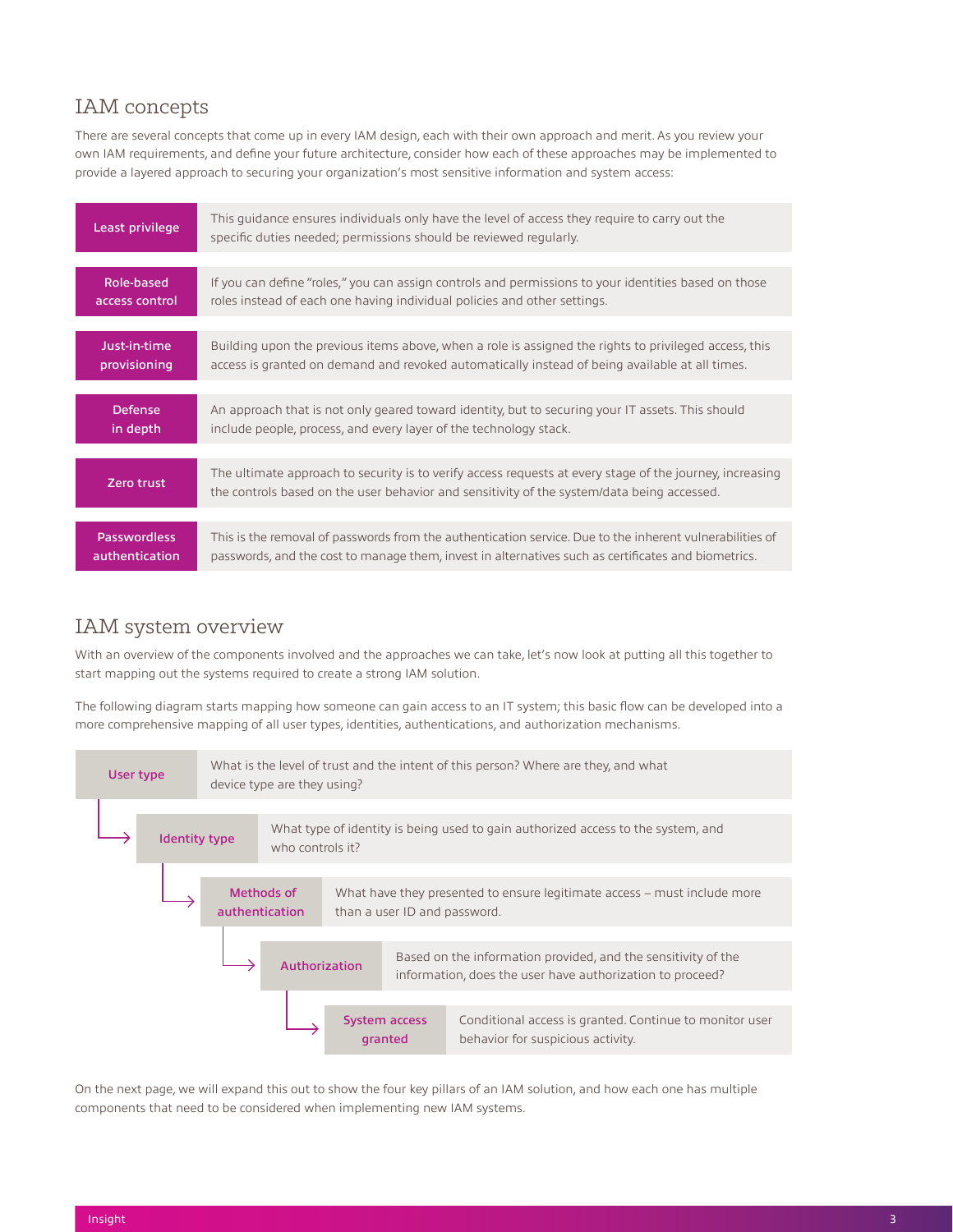# <span id="page-4-0"></span>IAM system options

This diagram starts the exploration of options required to fully implement an IAM system; each area will be explored in more detail throughout this document. The complete solution is likely to be made up of multiple services integrated to create the end-to-end system.

You can use this as a map to understand which product you are using to manage each area, where there may be gaps, and where there is overlap in solution capabilities.



The rest of this document should be read in sequential order; however, you can jump to the chapter that most interests you. The following sections are aligned to the previous diagram:

Identity Store Indentity Management Authentication Access Management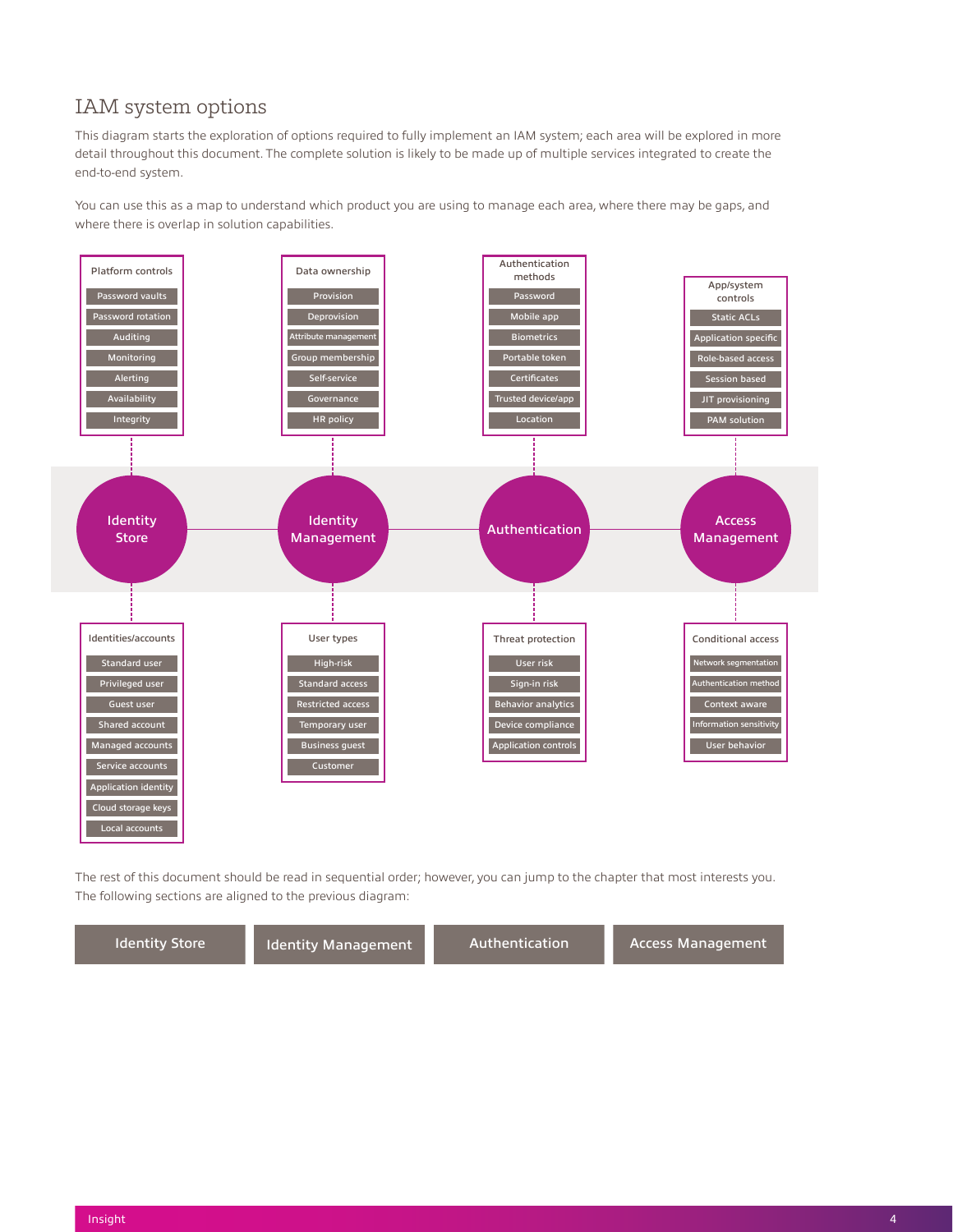# <span id="page-5-0"></span>Section 1: Identity Store

The Identity Store covers the ability to create and manage identities of any type, to be used in any application, in any location. As you read this section, consider how many different "stores" you have in your environment, and how well secured, integrated, and manageable they are.

# Definition and discovery

The identity store is a service that enables the organization to create unique identities in order to provide authentication and authorization services. It should be integrated with other solutions, using industry standard protocols such as LDAP, SAML, WS-Fed, OAuth, and OpenID Connect.

Ideally, all identities should be maintained in a single repository to ensure each person only needs to maintain one user ID and use that to gain access to all resources; this is known as Single Sign-On (SSO). However, many organizations have more than one identity store, due to multiple reasons:

- One for internal accounts that all employees use, another for external accounts such as partners, and another for customer-facing websites and mobile applications
- One for Windows-based devices (AD), one for Unix-based devices (LDAP), perhaps another for industrial control systems or building controls (e.g., security badge entry doors)
- Each new system may also provide its own identity store. This is common for larger platforms such as ERP, SAP, AWS, Google, Salesforce, and many more.

The first step in discovery is to list all locations and which users have identities in these stores. Then look at how many could be consolidated to utilize a single identity store.

# Core capabilities

Successful authentication and authorization are critical to operations of any IT solution; therefore, every component of the IAM solution is critical to the success of your business. The following list should be reviewed for each of the identity stores and taken into consideration when investing in new solutions that will add to or replace these components:



Availability: The solution needs to be available to the user at all times, from all locations. In the modern world of hypermobility, your users will need to authenticate 24/7, globally. Look for any single points of failure and mitigate for potential failure. Any solution that needs to run on a server, on your local network, has the potential to cause a serious outage.



Resiliency: The identity system needs to remain online under any circumstance. It may come under attack and will need to be able to identify requests from valid users trying to authenticate, from malicious attempts that can cause a denial of service. Modern solutions have these protections built in and will only block access to malicious attempts.



Integrity: Every modification to the identity store must be well governed, tracked, and reversible if necessary. Modifications can enable an attacker to gain unauthorized access to resources.



Automation: The identity store needs to enable automated synchronization between other IAM solutions, as well as self-service capabilities to allow business users to interact and update the system, within certain boundaries. *(For more information, see [Section 2: Identity Lifecycle Management.](#page-8-0))*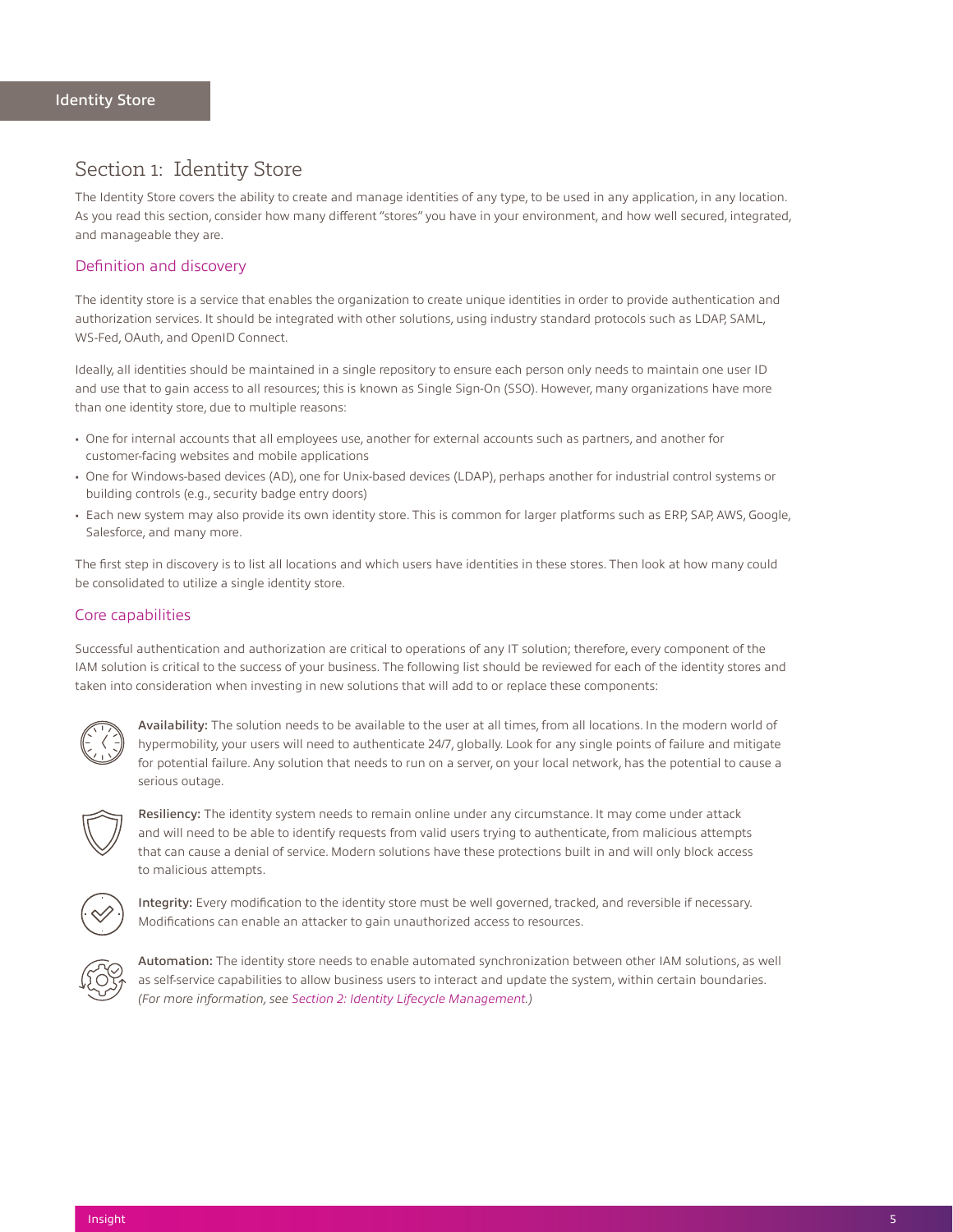#### <span id="page-6-0"></span>Integration and automation

One key aspect of managing an IAM solution is to understand where the authoritative source of information is generated from and how changes to the information are governed to prevent accidental or malicious modification.

If you have multiple identity stores across your systems, you will need a way of integrating them to enable a user to move from one system to another, without having to enter a different user ID. This is usually achieved by one of the following methods, using standard protocols for interoperability:



### Replication:

A copy of the source information is used to create or update records in the secondary systems.



#### Federation:

Usually implemented for external solutions, federation allows one system to talk to another system and confirm that the source authority can authenticate and authorize access.

With these solutions in place, we also want to ensure automation is enabled between the systems to prevent the need for manual creation and updates of the identities. For example, if the HR database contains the authoritative source of information for all employees in the company, this data should be automatically populated in the identity store for the creation of new accounts.

Any updates made within the HR database should flow to the identity store to ensure consistency of information. These changes may have an impact on the authentication and authorization mechanisms, especially if the employee changes their role within the company, or they leave the company and need to be denied access to the systems immediately. If these processes are maintained manually, there is potential risk of mistakes and a time lag between notification of change and implementation in the system.

## Cloud identity

Digital transformation and cloud adoption are currently the main drivers for many organizations to review and improve their IAM strategy and architecture. Organizations that have relied on AD for the last twenty years will be looking to extend this platform to the cloud, to integrate with the thousands of applications that may potentially be used by employees and other user groups.

While some IAM solutions will claim to provide "cloud identity," they just provide another identity store to manage, running on your servers or in their data centers. A true cloud identity platform should follow the Software as a Service (SaaS) cloud model:



Price per person, with ability to scale up and down



Globally distributed services for speed of access and load distribution



Cloud-scale security features, such as threat intel and protection against Distributed Denial of Service (DDos) attacks

The cloud identity platform should be the first point of contact for all user, application, and device access to your organization's data. By centralizing the authentication, you will strengthen your security posture, gain better visibility, and apply controls in a timely and consistent manner.

You should also consider the implementation of a Cloud Access Security Broker (CASB) solution to provide visibility of the cloud apps in use and enhanced controls for the identity platform, including reverse-proxy and in-session controls.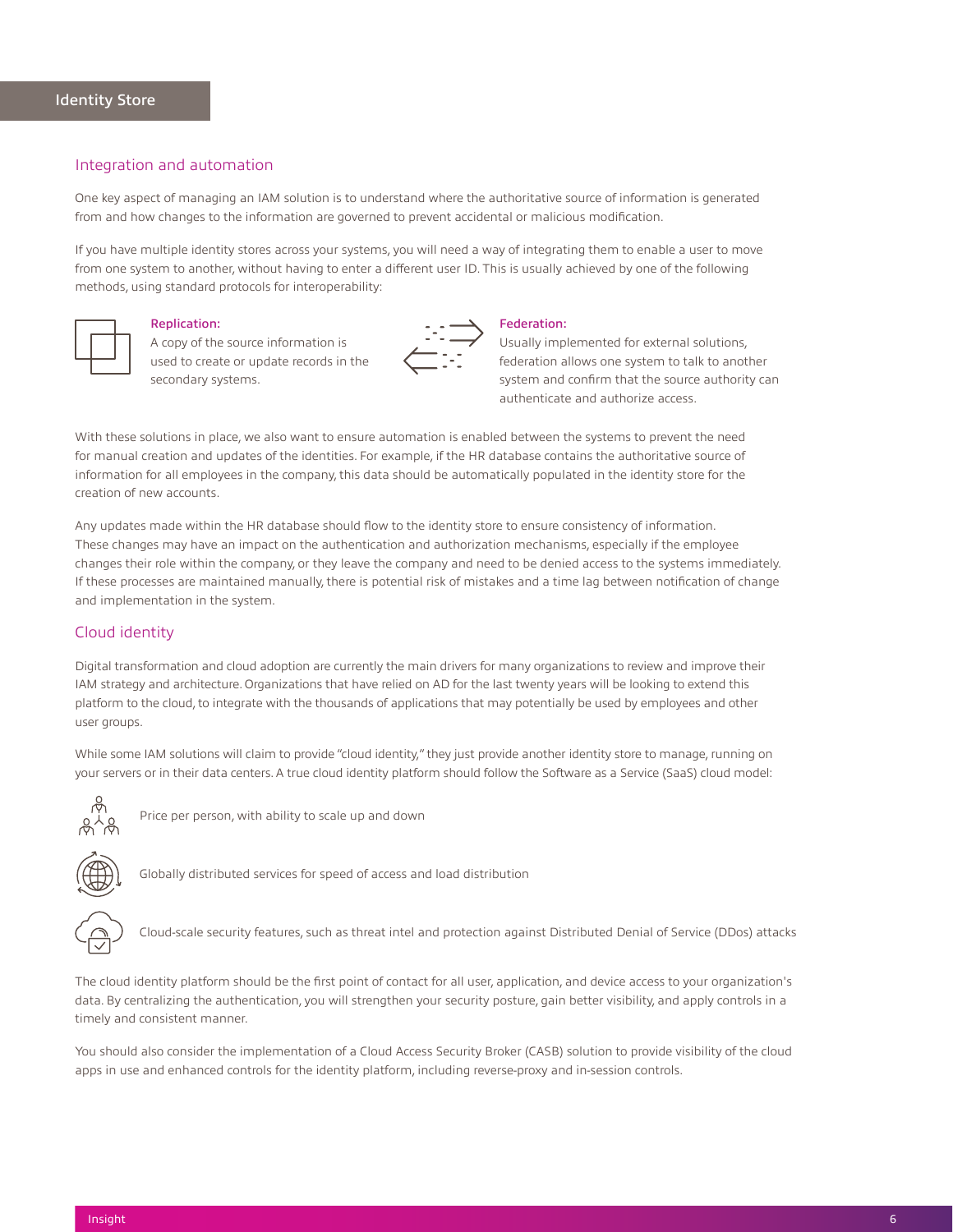<span id="page-7-0"></span>The image below shows some of the key components of the identity store, which were discussed in this section. You can use this as a guide when gathering information about each of your identity stores. As well as understanding the types of users that are stored there, and how well the technology is meeting your current needs, consider how secure the solution is at storing and transmitting sensitive information, such as passwords and Personally Identifiable Information (PII).

Just take a look at<https://haveibeenpwned.com/> for examples of data breaches where entire identity stores were compromised and leaked to the internet. If you have a weak solution in place, prioritize the security and replacement urgently.

*Note: You can also register your organization's domains and your private email addresses with this service, to be notified if/when your credentials are found in a data breach. Thank you to Troy Hunt for this free service!*

In the next section, we will explore the identity lifecycle management capabilities you will need to efficiently manage the complexities of onboarding, updating, and removing identities from the identity stores.



Local accounts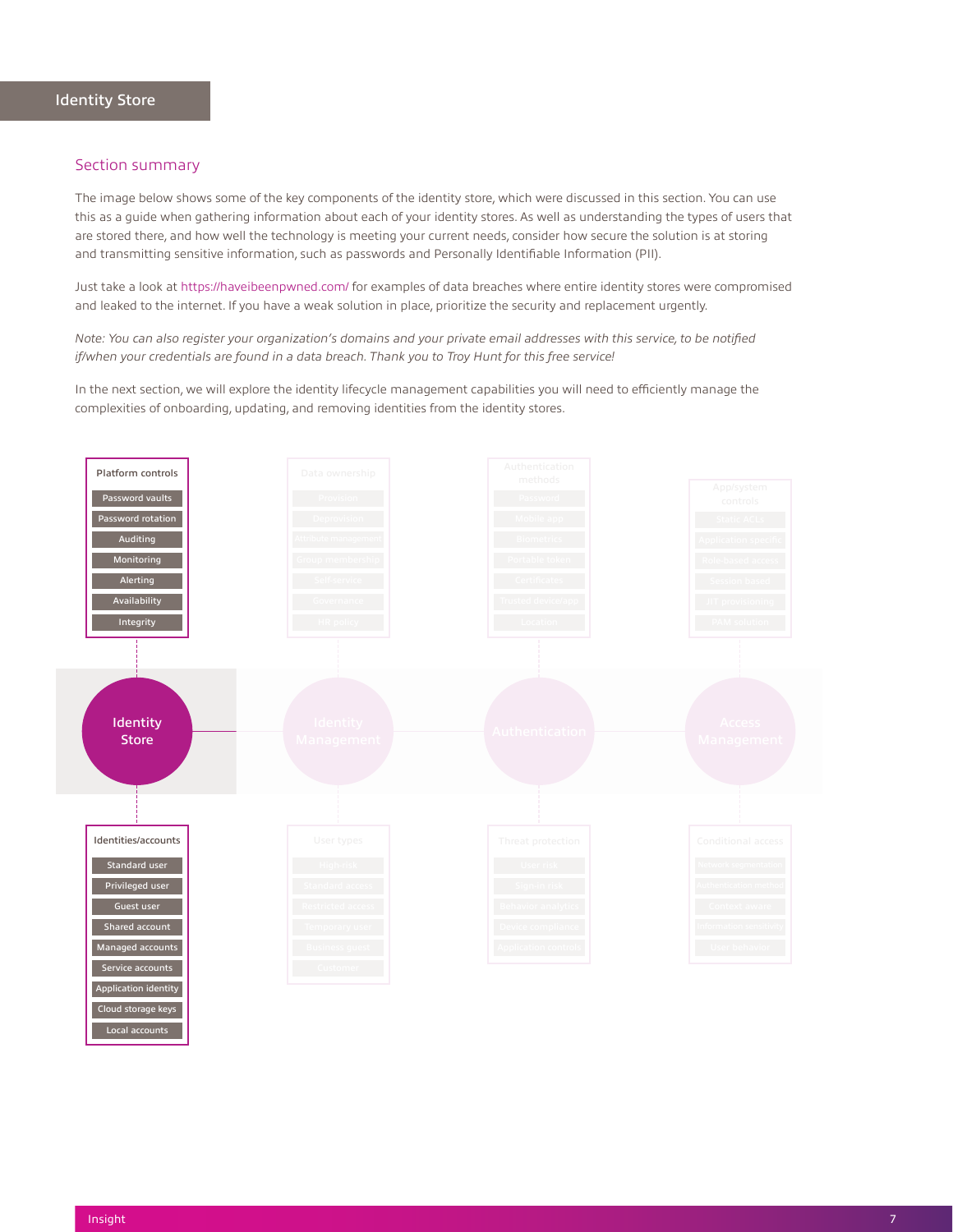# <span id="page-8-0"></span>Section 2: Identity Management

The Identity Management section covers the lifecycle of the identities created in one or many identity stores. Consider how you currently manage the creation, update, and deletion of your identities, where there may be duplication, and how well you can secure the most sensitive and highly privileged identities across your organization.

### Provision and deprovision

In the previous section, we covered the various identity stores that may be used across your IAM solution. In this section, we look at how accounts are created and managed within those identity stores. Managing identities can be expensive if all the work is done manually by IT administrators. Automation is the key to increasing efficiency and user satisfaction.

#### One of the first considerations will be the creation of new accounts:

- For internal user accounts, all creation and modification should be triggered by a change in the HR database. If the IT team is still manually creating user accounts, you may want to review your options.
- For any other user type, a self-service request process should be implemented, allowing for the automated workflow from request to authorization and on to creation.

Once the identity is active and in use, the next consideration is how to maintain the identities. This should be achieved by continuous integration with the source authority (such as the HR database), and by allowing users to update their own accounts through a self-service portal. Any manual intervention becomes prone to the risk of mistakes that may lead to unintended consequences.

Finally, we need to consider when and how identities are deactivated and eventually removed from the system. This may be due to an employee leaving the company or the end of a contract with a partner. Each scenario needs to be planned out, and ensure all access methods relying on the identity are updated to reflect this change, which may need to be done urgently.

### Attribute management

Each account is comprised of several attributes that provide information to assist with the identification and authorization of the account. While each system will provide a complex range of attributes, the following high-level groupings summarizes how they are used:



Owner: These may include a user's name, job role, account type, work location, and other unique identifiers to help assess who they are and why they may need access to systems and sensitive data.



Authentication: Attributes that securely store information regarding authentication, such as passwords and biometric data, are used to ensure the authentication process provides a high degree of certainty that the login is from a genuine user, and not compromised through credential theft.



Authorization: The standard method of authorization is based on group membership, which defines the specific access granted to one or more systems, ideally developed around role-based access controls and the system of least privileged access *(group membership is covered in more detail on the next page)*.

Self-service options should be made available for many attributes, such as their authentication tokens and passwords; however, some should remain under strict control, such as the group member details used for authorized access to systems and sensitive data.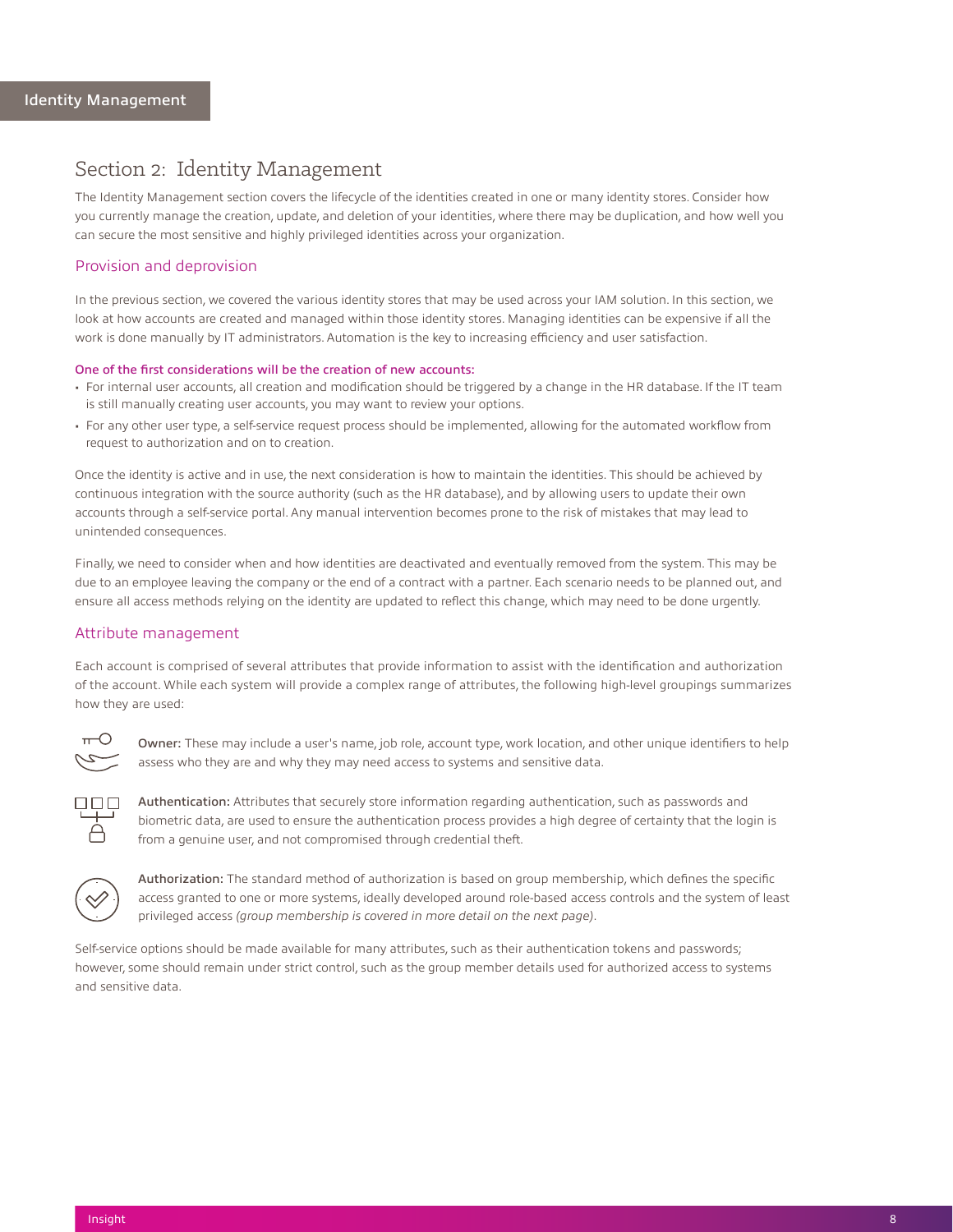#### <span id="page-9-0"></span>Group membership

As discussed on the previous page, group membership is one of the key methods for granting access to resources. A good group structure requires a strong naming standard to assist with the identification of the purpose and appropriate audience, and highly governed attribute management to ensure the account information accurately reflects the current state of the owner – both of these can be hard to manage without a solution that provides automation.

Group nesting is a term used when one group is added to another group. For example, you may choose to create a group called "*Department A*" to ensure all users can be assigned permissions that are appropriate for that team. Then you create another group called "*Department B*" for similar purposes. Both departments are located in the New York office so you create another group called "*Location-NYC*" which is used to grant access to resources in that office. Department A and Department B are added to Location-NYC as nested groups; now you can choose to assign permissions based on the group scope.

While this is a convenient way to manage complex relationships and minimize the number of groups a user needs to be added to (and ongoing updates), it quickly becomes unmanageable when deployed at large scale (usually anything more than a few hundred groups).

Instead, group membership should be defined by rule-based policy engines, known as dynamic groups. The rules are configured to look at other attributes of the user account and either add or remove the user from the group if they meet that criteria. Group nesting may still be used but is not necessary or recommended.

#### Privileged access management

One of the most critical aspects of identity management is the security of those identities that have high-privileged access within certain systems. These types of accounts are typically used by IT administrators and developers. However, this may also cover specific duties, such as the ability to modify financial records or authorize large financial transactions.

#### There are two methods to consider when implementing this approach:



#### 1. Use a separate account:

This method has been the predominant recommendation for many years and adopted by organizations due to the simplicity of separating roles/duties. Additional controls can be applied to these accounts, such as limiting the devices and locations where they can be used, as well as increasing the complexity of the password and enforcing token-based authentication (TBA) methods. The main risk with this approach is that the account usually retains the sensitive access permanently; if left unchecked it could lead to malicious usage.

### 2. Just-in-time access:

This method is enabled by dynamically managing the permissions granted to a user account. Self-service options are available to ensure an authorized user can gain access to elevate their privileges when required, with automated deprovision mechanisms upon completion of the task or based on a time limit (hours or days).

You may choose to combine these methods to gain multiple layers of security, but do consider the additional complexities and costs of managing multiple accounts.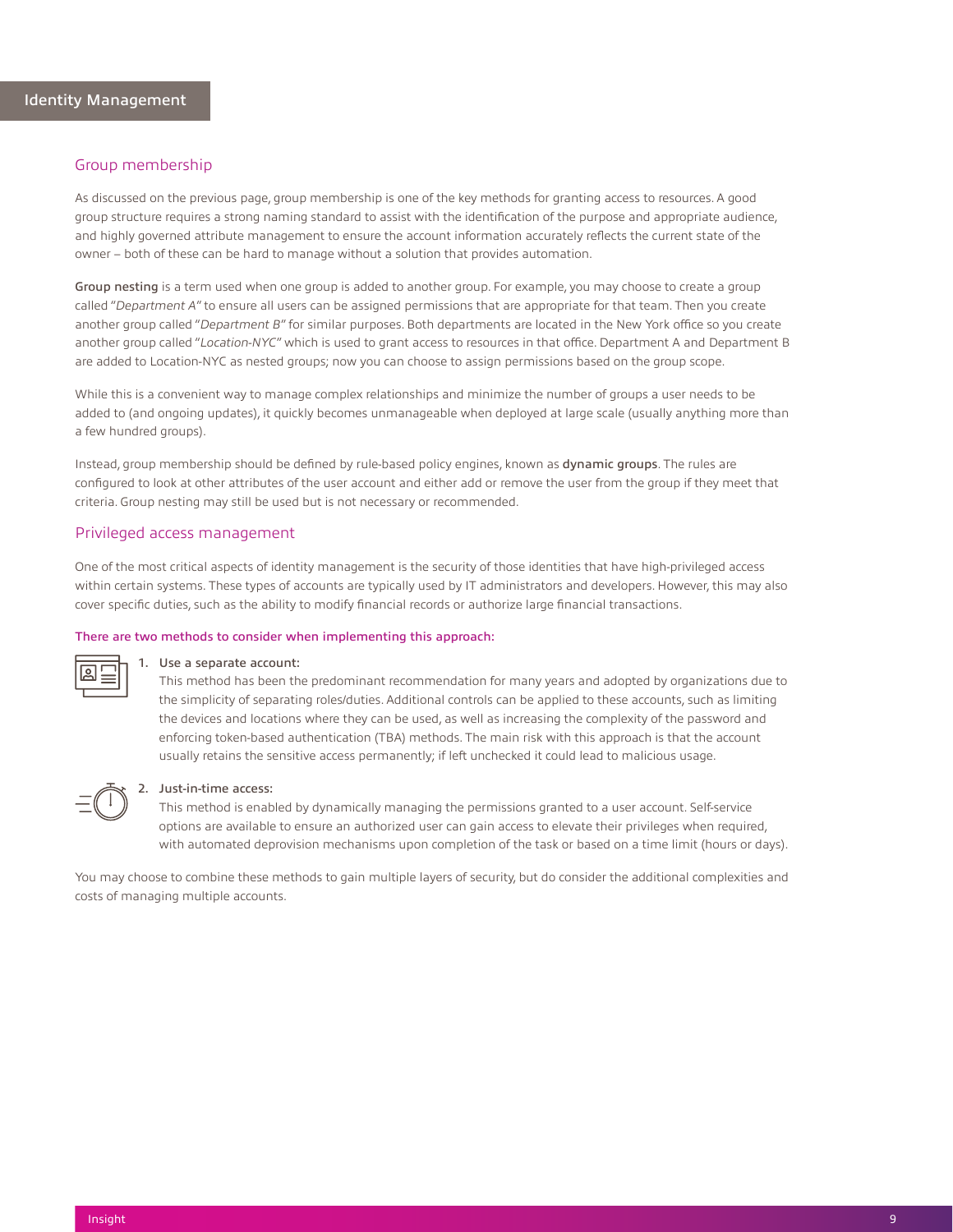<span id="page-10-0"></span>The image below shows some of the key components of the identity management lifecycle considerations, as discussed in this section. You can use this as a guide when assessing your policies and procedures for managing identities across your organization.

Governing the creation and maintenance of your identities is paramount to keeping your system secure and functional. If standards are not enforced, then accounts can become compromised and used for malicious intent.

Reduce the burden and risk potential of manually managing identities; instead, go for automation, system integration, and delegation of control to enable the business to manage and maintain their own accounts, groups, and authorizations (within defined boundaries, of course).

In the next section, we will explore the authentication methods available to secure the identities, ensuring only authorized individuals can gain access to the sensitive data and privileges associated with that account.

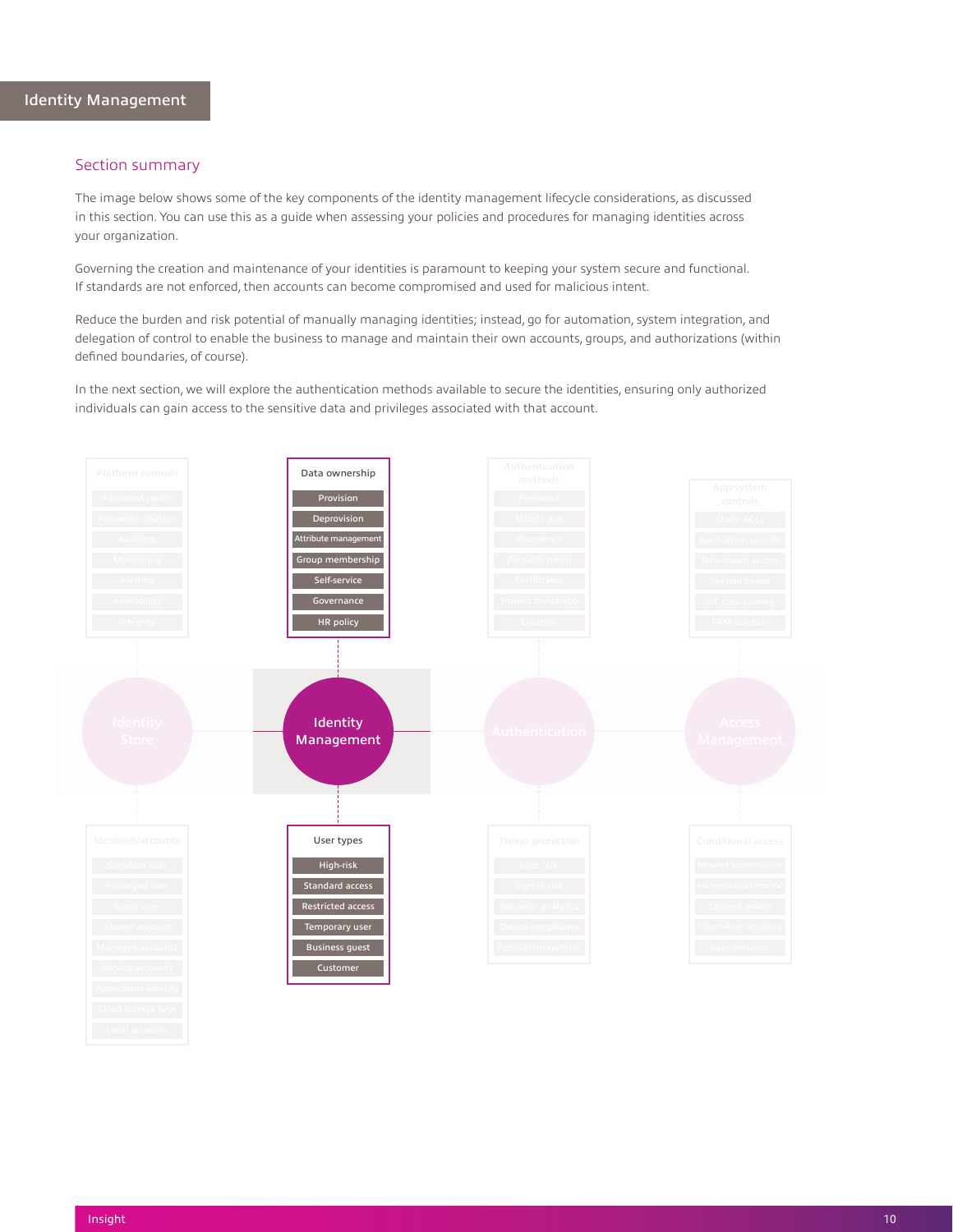# <span id="page-11-0"></span>Section 3: Authentication

Improving the strength of authentication mechanisms is one of the primary drivers for improving an identity and access management strategy, architecture, and individual solutions. As we move away from the age-old world of "passwords" as an authentication mechanism, consider how you can start to embrace a solution that is not only more secure, but also more user-friendly for the people who have to use it every day to be productive.

## Authentication policies

We start this section by reviewing what types of authentication are acceptable, based on the sensitivity of the data being accessed, or the level of privileges and criticality of the system accessed.

Today, the systems at most risk are those that rely on a simple combination of a user ID and a password – no matter how complex that password is. In the next few years, we hope to see the end of passwords, at least for the majority of business users in their day-to-day activities. To achieve this goal, we need to invest in alternative, more secure and convenient authentication mechanisms, such as:



Biometrics, unique identifiers securely stored for authentication purposes



Token-based authentication, such as a code on a mobile app or USB key



Device-based authentication, such as a digital certificate or management profile



The location of the authentication request, such as an IP address or GPS coordinate

Multi-Factor Authentication (MFA) is the combination of these "claims" to ensure a high degree of certainty that the authentication request is made from a legitimate user and not from compromised credentials.

For each of these methods, there needs to be defined standards and policy governing how the user can register the authentication types, how they reset them, and what happens when they are lost, or fail to work. Contacting the help desk for support should be a last resort as it is very difficult for many organizations to confidently authenticate the request and provide the reset options without risk of compromise through social engineering or other malicious activities.

### Passwords

Let's start with the most obvious method of authentication: passwords have been around for a very long time and continue to be the basis of authentication on almost every IT system today – but that is all about to change. Passwords can no longer be trusted as a reliable method of authentication and need to be reinforced by at least one other method, which is known as Multi-Factor Authentication (MFA) – *more details on the next page*.

Identity is the number one access method for malicious actors (internal or external), as long as passwords still exist; it is imperative we make more effort to secure them using newer standards for password management policies, complexity rules, and threat detection technologies.

Every local account password must be changed regularly and made unique from all other passwords. This will prevent the compromise of one device leading to the spread and compromise of multiple systems.

Modern guidance advises against forcing a user to change his/her password regularly. Instead, we need to ensure the password is complex enough to prevent easy cracking, while remaining easy enough for the user to remember. When a password is created, modern IAM systems will check against a database of other passwords that are known to be compromised and available on the dark web and prevent that password from being used *(no matter how complex it might be)*.

Alternatively, you may utilize a password manager solution to enable passwords to be set to 64 characters and extremely complex. The user is never expected to type this password into any system; instead, the password manager securely stores it and automatically enters it when prompted.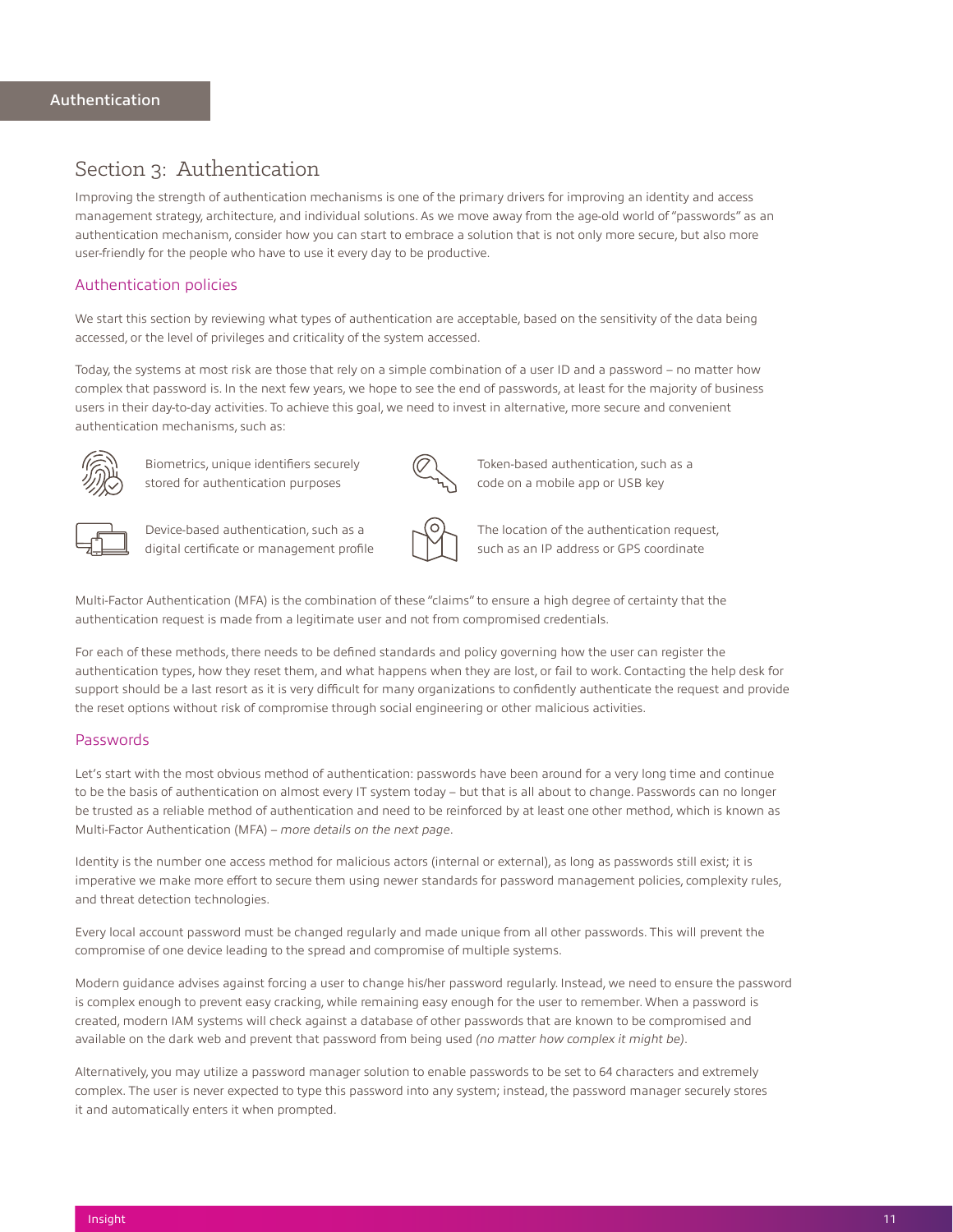### <span id="page-12-0"></span>Alternative authentication methods

As discussed previously, there are several options available to replace or complement the use of a password to authenticate a valid access request. Review each of these options for suitability in your organization and consider implementing at least two of the four options as soon as possible:



1. Biometrics: This is one of the most successful mechanisms developed to ensure an increase in security and an improvement in user experience. Facial recognition is now available in most modern mobile devices and laptops, and fingerprint technology can be easily deployed to most devices.



2. Compliant devices: Another simple authentication factor is the trust of the device. When a device is enrolled in a device management solution, policies can enforce the deployment of secure configuration rules and enforce software updates to prevent compromise. An authentication request from a trusted device adds to the confidence level that it is a genuine request.



3. MFA tokens: When a user cannot interact with biometrics, or they are not on a compliant device, then they may choose to use a token. The simplest and widely adopted method is to install an application on their smartphone and register this specifically to their own account. If they do not have access to a smartphone, then physical tokens, such as a USB key fob, may be used instead (some combine biometrics in the key fob for advanced security options).



4. Location awareness: The location of the authentication request, such as an IP address or GPS coordinate, can be used to make a policy-based decision on whether to bypass other prompts for additional mechanisms or not. Blocking users outside of a geographic location is one simple action to take but prevents user roaming. Another example is to allow fewer prompts if a user is signing in from the company-owned network; however, this is only secure if the building, and the network, have been appropriately secured from unauthorized access.

*Note: It is not recommended to allow other methods, such as a telephone call or an SMS message to a cell phone. These methods can be easily exploited and so provide very little protection.*

### Authentication risks

While no IT system is 100% secure, implementing multi-factor authentication will improve the security posture beyond almost any other solution available. Still, it is possible to thwart even the strongest solutions if you know how to socially engineer the user to give up their sign-in credentials.

### Here are a few considerations about the inherent risks to authentication mechanisms, with some ideas on how you might mitigate them:

- Legacy authentication protocols still win; using strong authentication will be bypassed if the system still allows for simple and outdated protocols. Disable all legacy authentication mechanisms and enforce modern client authentication standards across all systems.
- Visiting a spoofed website or login page may lead to a user entering the password directly into the malicious site (the most common method of business email compromise!) – SSO with MFA would prevent the need to enter passwords anywhere. You should also deploy web traffic filtering and URL scanning solutions.
- Connecting to malicious networks may allow for man-in-the-middle attacks, or credential replay. Avoid using unknown networks when away from your home or company network. VPN clients can also mitigate this risk by ensuring a secure channel through the network prior to transmitting sensitive information.
- Using unsecured devices may allow a keylogger malware to track all keystrokes, revealing critical information that is transmitted even across secured channels. Ensure access to your systems and data is granted only when using approved and compliant devices that have regular health checks and software updates.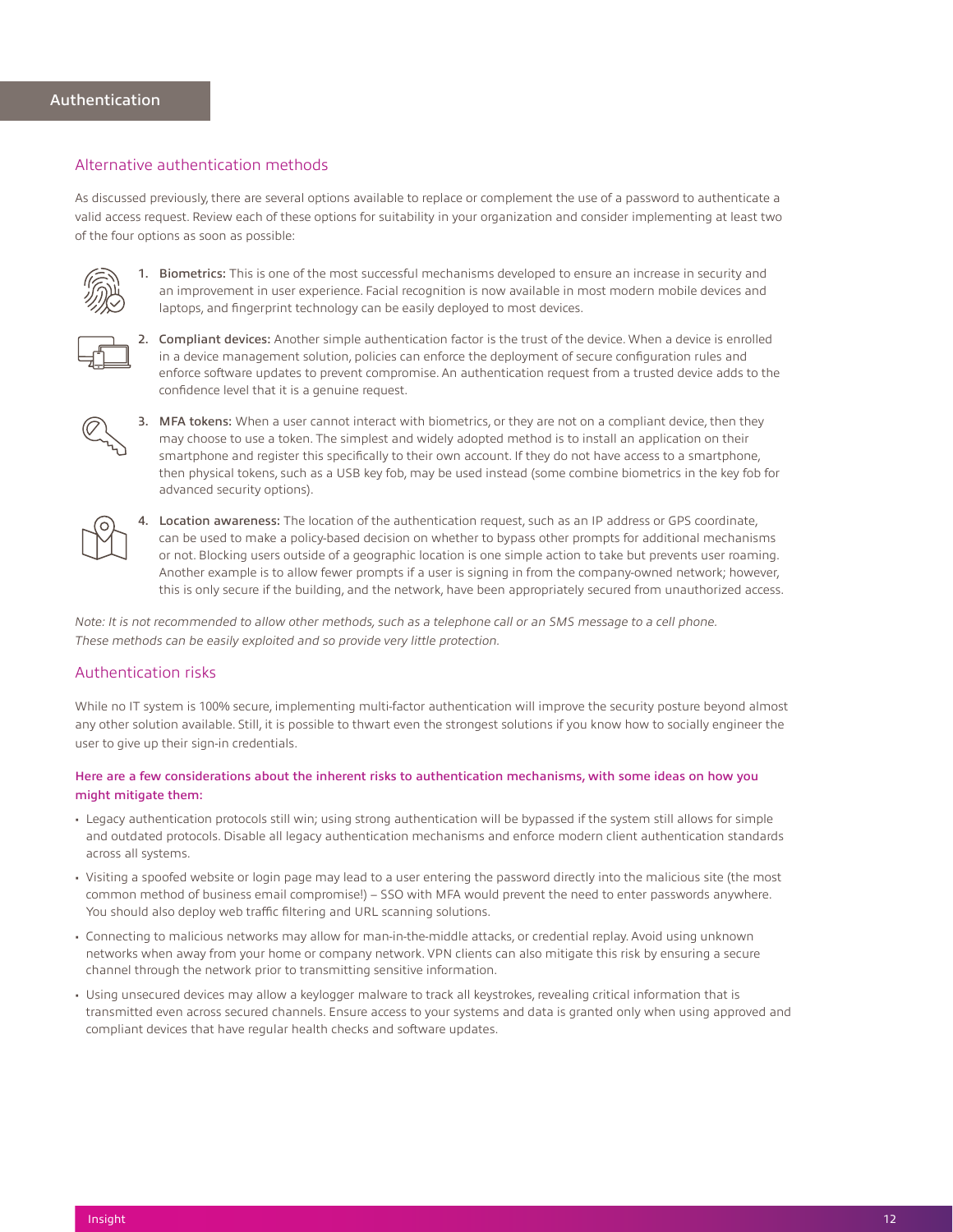<span id="page-13-0"></span>Authentication standards are improving all the time, yet adoption of these new technologies is usually slow. Unfortunately, many organizations only realize the value of a strong authentication system after they have felt the effects of a successful compromise and breach of their systems or sensitive data.

Change management is key to ensuring adoption of new standards; however, you may be surprised to find how easy it can be to deploy these technologies when the user experience is both easier than a password, and provides multiple options to choose from – anything has to be better than a long and complex password that is difficult to remember or type correctly when needed.

We don't have to turn off passwords tomorrow, but we do need to reduce the trust given to them, and the ease with which they are compromised and successfully used to gain access to our most critical information.

In the next section, we will explore the options for access management control, which governs exactly what a user account can do after successful authentication.

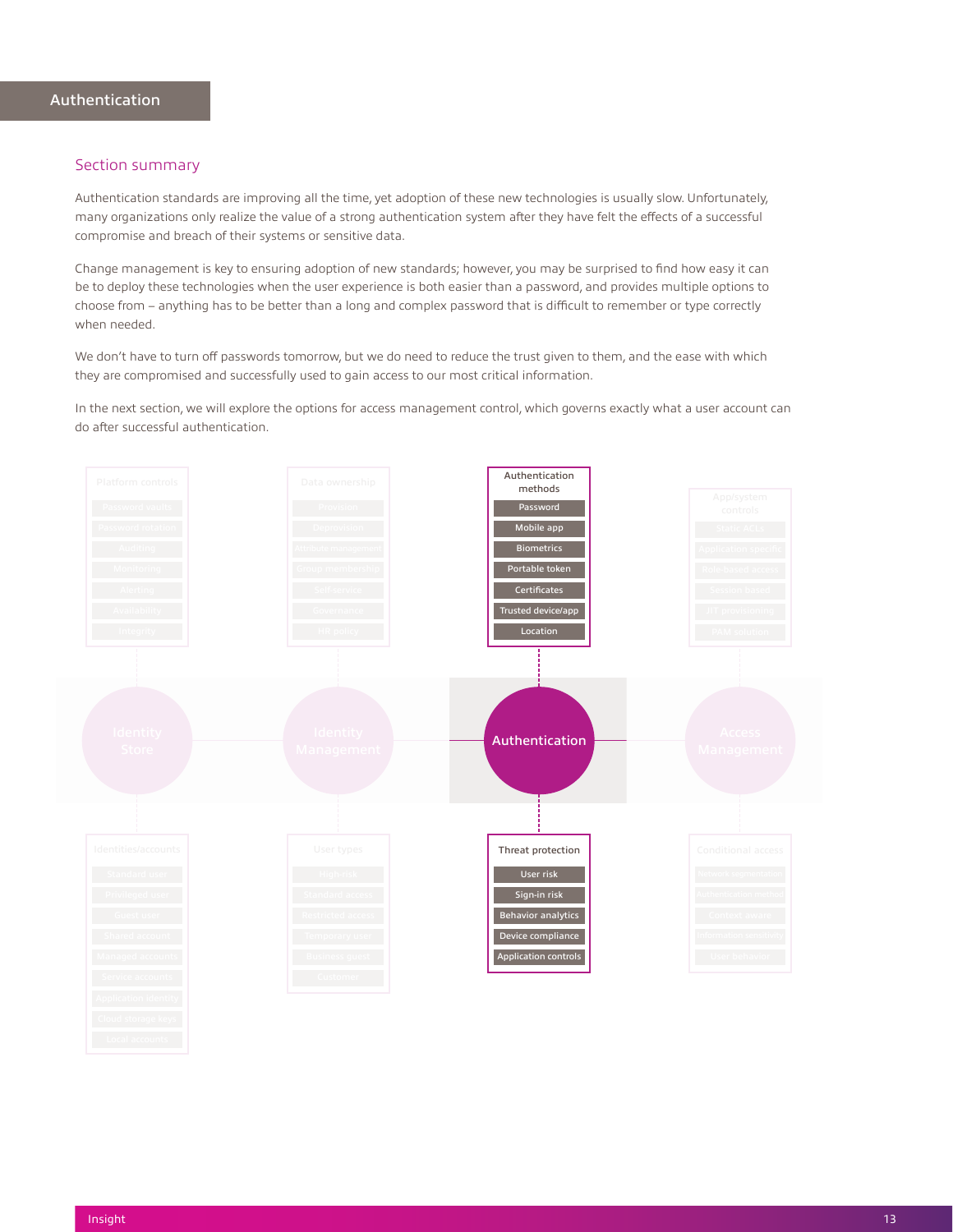# <span id="page-14-0"></span>Section 4: Access Management

Access management is where we really need to focus our investments in an IAM strategy; without strong governance, controls, and the latest technological solutions, everything else in the IAM strategy will be a wasted effort. Successful attacks against an organization are mostly due to successful subversion of access management controls, through one method or another. As you read this section, consider carrying out a mapping exercise of your systems and the controls in place today, with a regular review to ensure all of them adopt the recommendations laid out below.

#### Conditional access

In Section 3, we looked at the various methods available to ensure we improve the strength of successful authentication, and the combination of those methods to ensure MFA to make it more difficult for a malicious actor to gain unauthorized access. In this section, we take the idea to the next level and look at how we can secure access to critical resources and sensitive information, even for legitimate users, by enforcing condition-based access rules, which forms the basis of a zero trust strategy.

#### Conditional access is the dynamic analysis of the authentication methods, with the risk assessment of the access request:

- Device: What is the trust level of the device being used to authenticate? Combining the compliance rules, security posture, and physical location of the device (IP/GPS-based location), we can determine if the device should be allowed to access specific types of data and other resources.
- Data controls: The level of sensitivity should govern where data is stored, and how it can be accessed. Preventing malicious activity on file data requires strong governance of controls, down to the object level (file-based encryption).
- Layered controls: Other elements of control include the ability to monitor the session activity for changes in behavior and intent, segment the network to restrict lateral movement without reauthorization, and isolate access to specific use cases.
- Application: Approved and secured applications gain a higher level of trust than non-approved applications.

We will look at each of these in more detail. First, let's review what access management is, and how conditional access policies can strengthen the IAM infrastructure by ensuring continual enforcement through re-evaluation.

#### Authorization

Access management can be defined as the governance of authorized access to restricted resources and sensitive information. While authentication controls ensure the legitimacy of the identity requesting access, authorization models define what that identity can access and any restrictions placed upon the interaction, such as enforcing read-only mode, or preventing copying and sharing of sensitive information.

The following diagrams provide a high-level overview of a basic access management policy that may be enforced to reduce the risks associated with allowing access based only on the identity of the user or by restricting actions based on the device trust level.



- The user is authorized to access all of these resources, if successful authentication is achieved.
- If using a Bring Your Own Device (BYOD), the user can gain access to basic information, but may be restricted from downloading content.
- When the user signs in to their corporate managed computer, they can now access all resources, except for administration of critical infrastructure.
- In order to gain access to critical systems, the user must log in via a highly Secured Access Workstation (SAW), which is blocked from all other activities to prevent compromise through malware.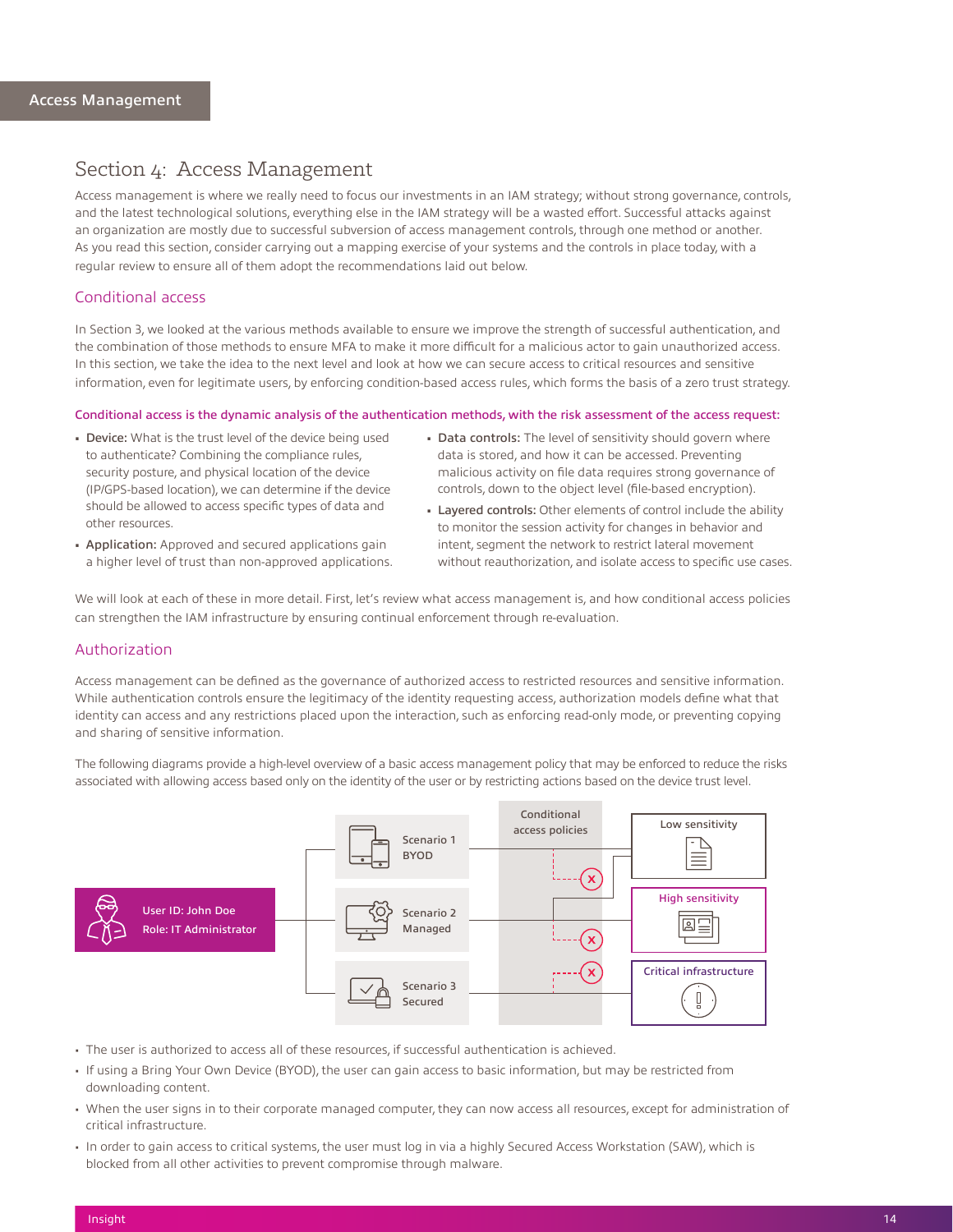### <span id="page-15-0"></span>Operating system and device controls

If we only allow access to trusted devices, the real first line of defense is to prevent unauthorized access to the device. There are multiple security controls that can be enforced on devices to ensure strong authentication:



Encryption for local storage: By encrypting the local storage on the device, we are preventing someone from hacking into the data by directly accessing the hardware components. This protection can be extended to removable storage when content is copied locally to a USB drive, etc.



Operating system login: All operating systems provide a local account for gaining access to the system; this password must be secured and unique across devices. If this credential is stolen, it can be re-used to gain unauthorized access to the device to install unwanted software and make configuration changes. The preference should be to use network or cloud accounts, instead of ensuring a user does not have local administrative rights to the device. For example:

- Local accounts on Windows® operating systems can be managed by the Local Admin Password Solution (LAPS).
- Network accounts can be added by joining the computer to an AD domain.
- Cloud accounts are now the preferred method; these can be used directly when the device is joined to Azure AD.



Configuration hardening: There are some well-known tactics for securing a range of different devices and operating systems. To ensure your devices are trusted, follow this guidance and deploy using a cloud-based device management solution to ensure all policy changes are implemented instantly, regardless of where the device is located (AD Group Policy Object (GPO) only works when the device is connected to the local network)[.](https://www.cisecurity.org/benchmark
)

# Application authentication

Once the device has been accessed, the next layer of control for access management is based on the application that is used to gain access to the data. This guidance also applies for devices that are not managed by the organization, such as a BYOD model where the user provides their own devices to gain access to systems.

#### Applications can be divided into several categories to assist with applying a level of trust and control:



# Command Line Interface (CLI), such as PowerShell®: These applications are usually restricted to use by IT administrators and developers; if they are discovered in use by general information workers, this may show signs of compromise through malware and other malicious code.



Web browser:

There are many options available on almost every device. Ensure controls are in place to assess the security and control the session when applications are accessed via a web browser.

Enterprise applications: This software is managed by a formal IT organization that can ensure it meets the required standards for security and privacy. All enterprise applications should be secured using the SSO identity.



Personal applications: Used for non-business purposes, such applications may have no authentication or be used to access social media accounts. Implement restrictions to block sensitive data from being shared and stored with these applications.

Enterprise, mobile, and web application authentication should utilize the latest security standards for encrypting the session end to end (such as HTTPS) and utilize managed cloud identities. Any application that stores the credential locally, or on the backend server, is at risk of compromising those accounts. Also consider investing in a Web Application Firewall (WAF) to provide layer 7 protections against threats that are not visible to network- and host-based firewalls.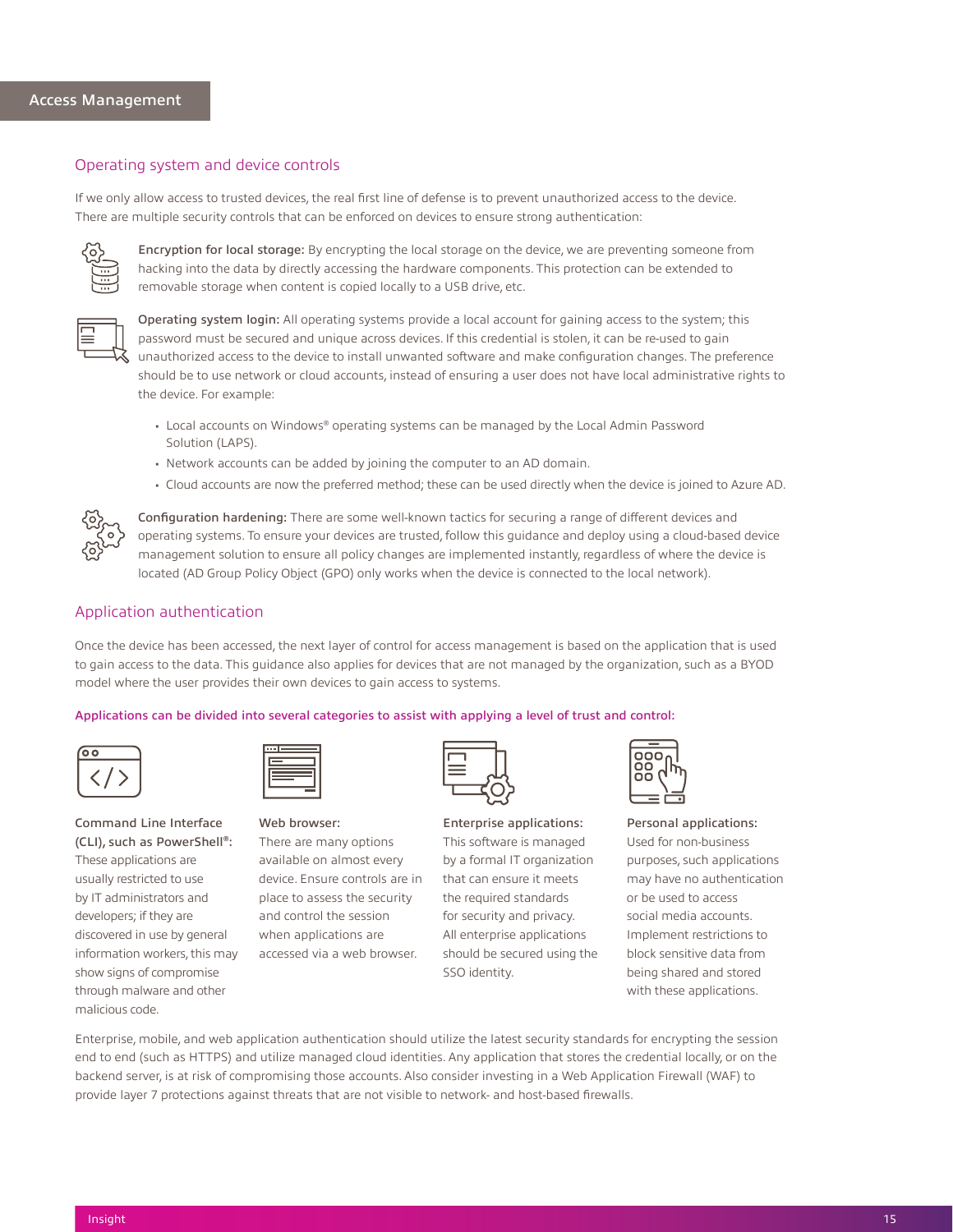### <span id="page-16-0"></span>Identity-based data access

One way to secure data is to store it in a repository and control access based on individual identities or group membership. Controls usually state if the account is authorized for read-only access or edit capabilities, and if they can upload or download content to the repository. Example repositories include file shares and network storage, remote File Transfer Protocol (FTP) sites, collaboration platforms such as SharePoint®, and other cloud storage solutions that allow synchronization and replication at scale. There are inherent risks with this approach that are frequently exploited:

- If repository-based permissions are manually managed, they become stale and complex to manage. It is easy for misconfiguration, allowing for sharing with the wrong people.
- Visibility is usually limited; therefore, content may be added to a repository that is not appropriate for sharing with the audience that has access.
- Crypto malware (such as the Locky virus) is extremely effective as it only requires the user account permissions to make modifications to the content, which can impact every file and folder for which the individual has edit rights.
- If content is successfully removed from the secured repositories, it has no protection and can easily be shared via other platforms and email, without restriction.

A more secure method of storing and sharing content is to implement digital rights management, which will encrypt the content and confirm authentication and authorization on every attempt to every individual document. When authorization is revoked, the impact is immediate, regardless of where the document is stored and what type of application or device is used to gain access to it. This is also known as object-level security.

#### Layered security

Following the guidance of defense in depth, consider every step in the authentication and authorization process to identify where assumptions are made that access is secure. Like the weakest link in the chain, if you put all your effort into securing just a few layers, you may miss the gap that allows for failure, leading to a compromise.

#### The following list supplements the other layers of access management already covered:



Network segmentation: This is a critical strategy to ensure isolation between various infrastructure components, ensuring a breach in one segment does not allow for direct breach of another. Start by ensuring only specialized administrative workstations are allowed access to critical infrastructure and cloud services.



Virtual desktop infrastructure (VDI): If you need to keep your data in a contained environment, implement a VDI solution to ensure data remains within the network boundaries defined. With only the screen, keyboard, and mouse to interact with, data extraction and malicious activities are severely hampered.



Behavior analytics: By watching the activities of an identity across networks, devices, applications, and cloud platforms, it is possible to detect malicious intent and unwanted behaviors. These capabilities are built into multiple security products, such as an Endpoint Detection and Response (EDR) solution or a CASB, and may also be available as part of the Security Information and Event Management (SIEM) solution that most Security Operation Centers (SOC) have already deployed. Expand these detections to also enable automated response and remediation actions, ensuring threats are mitigated at wire speed, and not reliant on human response times alone.

All of this leads to the approach of "Conditional Access" – if the authentication request meets the defined requirements, then authorization is approved not only on the user credentials provided, but also based on the context of where the user is located, what device and application they are using, and what data or systems to which they intend to gain access. This is more advanced and secure than standard MFA approaches, which mainly aim to improve the password security layer only.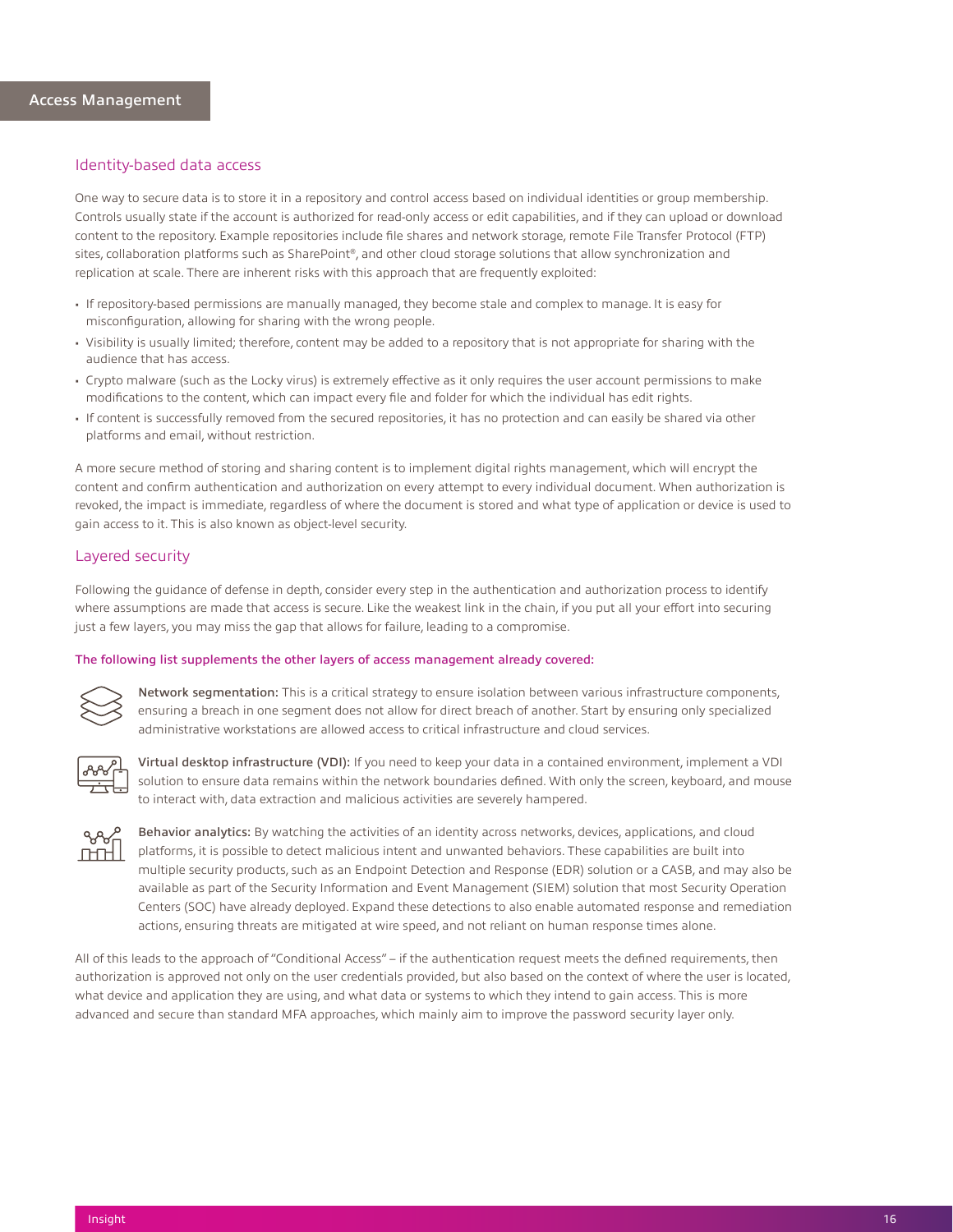<span id="page-17-0"></span>Access management is the pinnacle of security; however, it is only made possible by strengthening the other three pillars of the IAM solution:

- Identity stores: The solution needs to minimize the number of identity stores used to manage accounts and credentials.
- Identity management: Lifecycle policies ensure attribute and group membership rules are enforced consistently and timely.
- Authentication: Multiple methods of authentication assist in proving the validity of the access attempts and allow for additional methods to be used in case one is compromised.

As you review your options to secure sensitive data and critical systems, ensure you are taking a layered approach and have the visibility to identify changes in configuration and behaviors, as well as the ability to immediately respond when threats are detected.

A strong option is to take a zero trust approach: ensure all authentication attempts are challenged and re-challenged frequently, without causing a major impact to user productivity, and all authorizations are frequently renewed and updated based on changes in activity and threat levels.